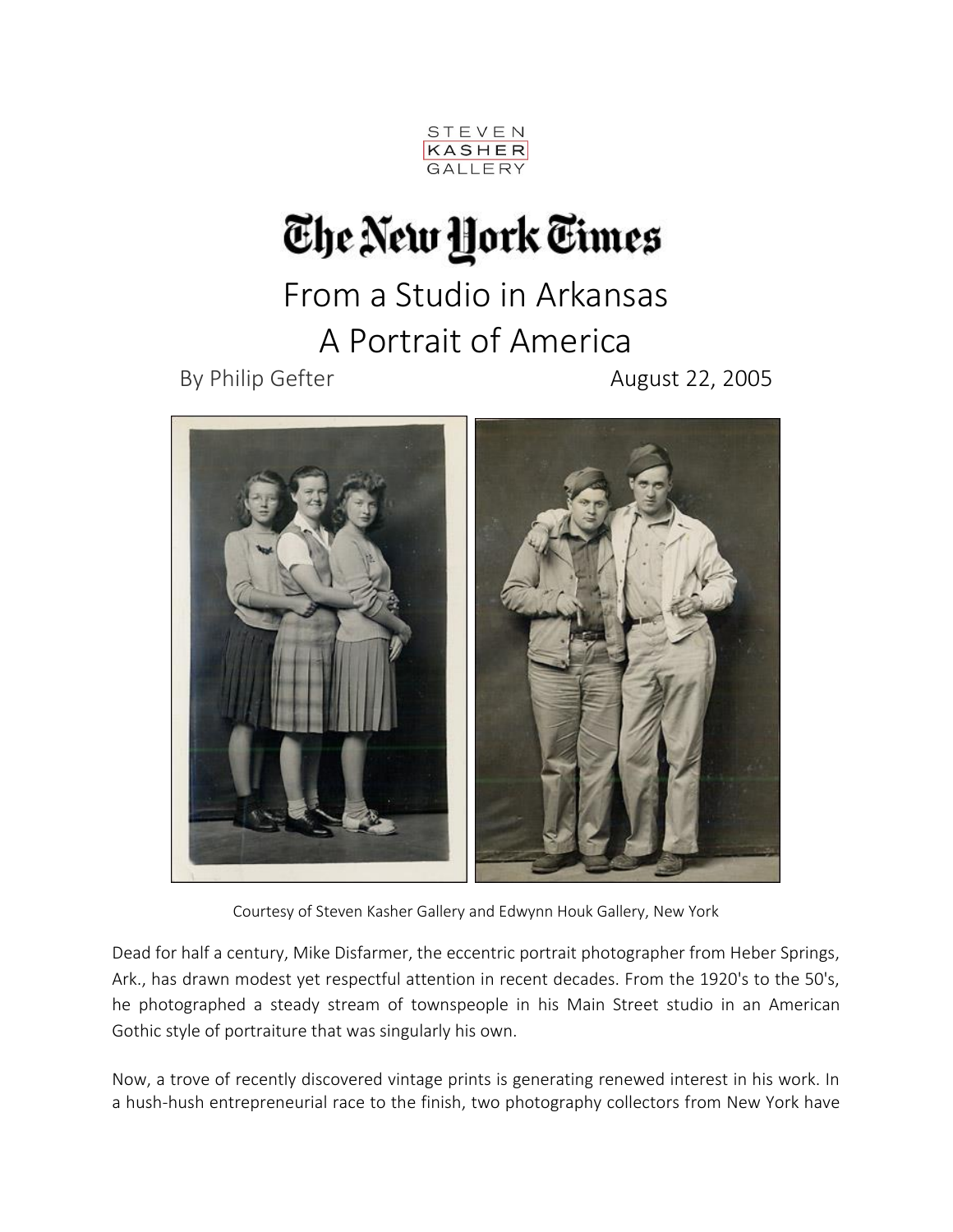separately bought up about 3,400 vintage prints stashed away in the attics and basements of relatives of Disfarmer's subjects.

The only prints of his work previously known to exist were made posthumously from about 3,000 glass negatives found in his studio when he died in 1959.

The New York collectors, Steven Kasher and Michael Mattis, began acquiring the vintage prints last year after a young couple from Heber Springs who had relocated to Chicago offered Mr. Mattis 50 family pictures taken by Disfarmer. Word of the sale traveled back to Heber Springs, where residents realized that their family pictures might also be of value. Several people tracked Mr. Mattis down to offer their pictures for sale. That's when he saw gold - well, silver (as in silver prints) in them there hills.

Around the same time, other Heber Springs residents began contacting Mr. Kasher, a dealer who once worked for Howard Greenberg Gallery, which sells prints from Disfarmer's glass negatives. That piqued Mr. Kasher's interest in buying up as many vintage prints as he could find.

What makes these postcard-size prints of unknown people so valuable is their authenticity. A vintage print, one made by a photographer around the time the picture was taken, will be closer to the way the photographer wanted it to look. Because the photographic paper dates from when the picture was taken, the print is a genuine artifact of its era. Disfarmer's clients often ordered several copies of their pictures, so Mr. Mattis and Mr. Kasher realized that a single image might be in the possession of more than one friend or relative.

Now, fresh from the foothills of the Ozarks, several hundred of these newly discovered portraits are the subject of simultaneous exhibitions opening on Sept. 8 in Manhattan, at the Edwynn Houk Gallery on the Upper East Side and at the new Steven Kasher Gallery in Chelsea. Two books are being published in conjunction with the shows.

"It's always a good way to make a big statement, and it's definitely a marketing strategy," Mr. Kasher said of the exhibitions and books.

Mr. Houk is less enthusiastic about the simultaneous timing of the shows.

"It's not particularly a good thing," he said. "In fact, it would be better to do it sequentially." But Mr. Kasher had decided to time his Disfarmer show with the opening of his new gallery in Chelsea, so the two dealers agreed to work together.

Mr. Kasher is pricing his Disfarmer prints from \$10,000 to \$30,000. Mr. Houk's will range from \$7,500 to \$24,000.

Mr. Kasher said he had bought 400 prints over all, and Mr. Mattis said he had acquired 3,000, selling about 1,000 of those to Mr. Houk.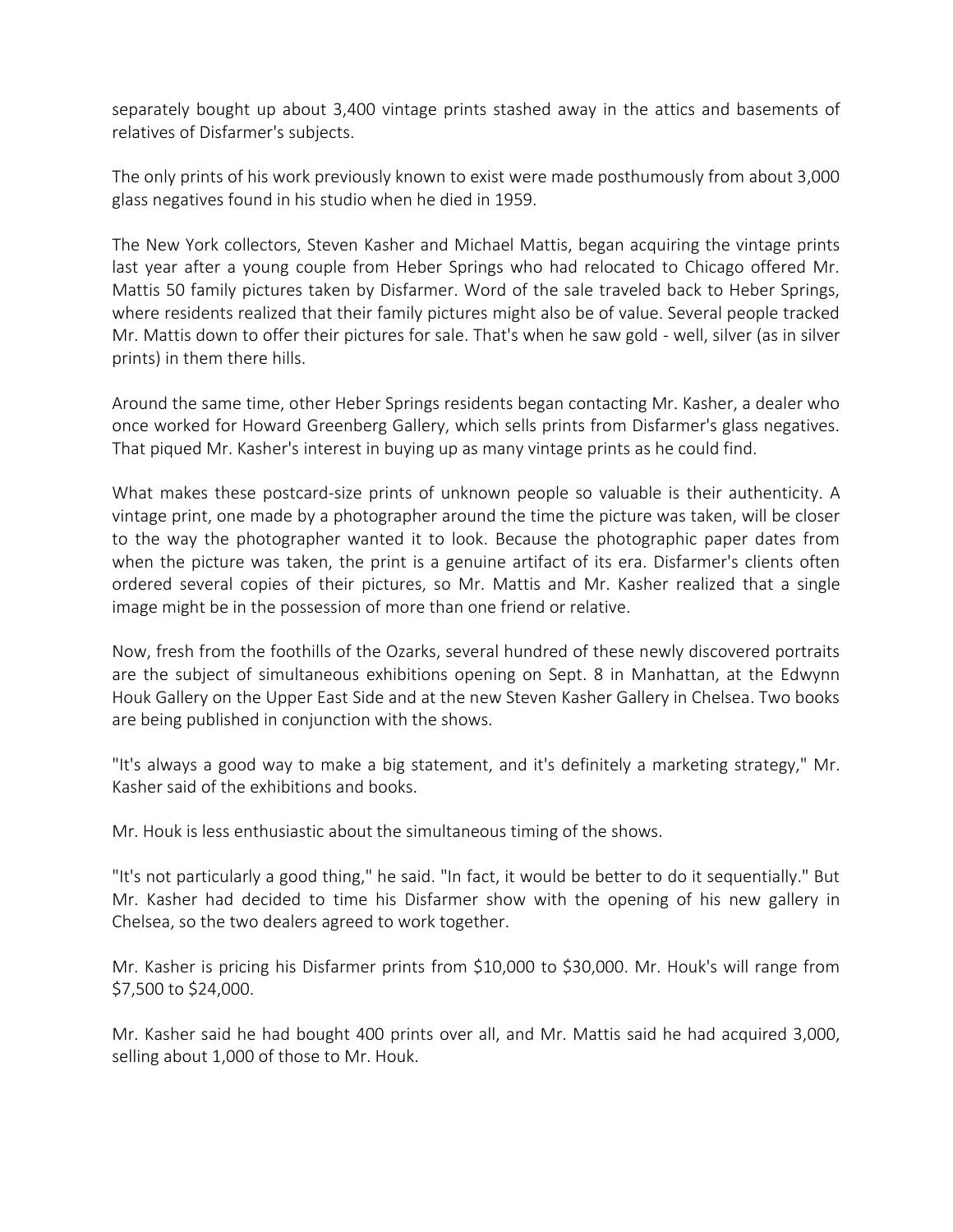Mr. Kasher would not say what he had paid over all for his photographs. Mr. Mattis would only say that he had invested a seven-figure sum in the process of acquiring his vintage prints.

"Michael and I were both doing the same thing at the same time," Mr. Kasher said. "Sometimes we were competing. Sometimes we were cooperating more, just like any two collectors who were interested in the same subject." He added that they even traded prints.

In his quest for the vintage work, Mr. Mattis mounted a show of Disfarmer prints from the glass negatives at the Cleburne County Historical Society in Heber Springs and put advertisements in the local paper seeking vintage Disfarmer prints.

Mr. Mattis hired half a dozen residents to go door to door, because he said he thought they would be more likely than New Yorkers to gain people's trust when asking about their family photos. He found some scouts by searching for the Heber Springs ZIP codes on eBay, others by word of mouth.

He trained his scouts to identify good prints from bad. "There is image quality and there is print quality," he explained, saying he preferred subjects wearing overalls instead of suits, and with serious expression rather than smiles. If the print was yellow, creased, flushed out in the highlights, or had a flat tonal range, he wasn't interested. Eventually, he said, his representatives in Heber Springs were giving him "the same kind of condition report you'd get from Sotheby's or Christie's."

Representatives scanned the Disfarmer prints they gathered from residents, and e-mailed them as digital images to Mr. Mattis.

Mike Disfarmer, formerly Mike Meyer, was viewed as a maverick. To drive home his individuality, he adopted a contrarian surname. (In German "Meier" means dairy farmer.) Farmland surrounds Heber Springs and farmers make up the majority of the local population.

As a bachelor, loner, atheist and the only person in town to practice studio photography, Disfarmer was in fact very different from most people there. Notice of his name change appeared in the local paper under a headline, "Truth Is Stranger than Fiction," which included Disfarmer's account of his origins - something about being delivered on his parents' doorstep by the winds of a tornado.

According to an essay by the writer Richard B. Woodward in "Disfarmer: The Vintage Prints" (Powerhouse Books), published for the show at Edwynn Houk, the photographer "paid far more attention to people as artistic problems to solve, sometimes taking as long as an hour to make a portrait, than as individuals with lives outside the studio."

Mr. Woodward cites one subject, Charlotte Lacey, photographed by Disfarmer in her school band uniform during the early 1940's. Disfarmer wasn't friendly or talkative, she recalled. The studio, she said, was "this big empty room" with "damp walls," and he was "very spooky and scary" when he vanished under the camera cloth for minutes at a time.